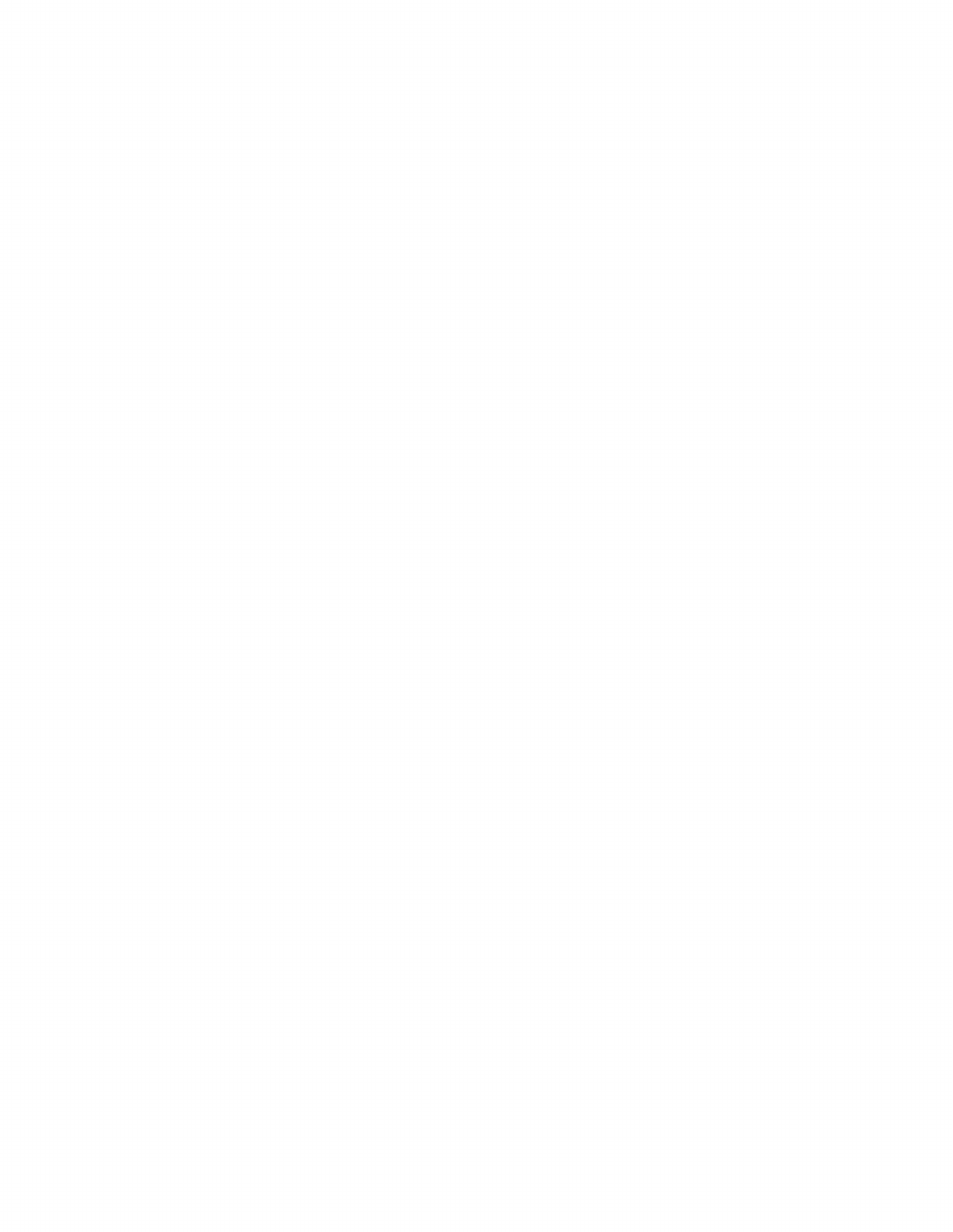## **Sec. 6-1. Director of health to have duty of enforcement.**

The director of health shall take such measures as are necessary and proper for the enforcement of the provisions of this chapter. (Code 1970, § 6-1)

#### **Sec. 6-2. Keeping animals in a manner detrimental to human health.**

No person shall keep any animal in any place or in any manner which is detrimental to human health or which will create a nuisance. (Code 1970, § 6-2)

#### **Sec. 6-3. Keeping of swine.**

No person shall keep swine or make or maintain any pigpen. (Code 1970, § 6-4)

**Secs. 6-4—6-15. Reserved.**

#### **ARTICLE II. DOGS\***

#### **Sec. 6-16. Definitions.**

As used in this article:

*At large* shall mean off the premises of the owner or custodian, and not under the immediate control of the owner or custodian, either by leash, cord, chain or otherwise.

*Dog* shall mean any member of the canine species, male or female.

*Keep* shall mean possessing, controlling, exercising or allowing to run at large.

*Owner* shall mean any person possessing, keeping, harboring or having custody of a dog. (Code 1970, § 6-9)

**Cross reference—**Definitions and rules of construction generally, § 1-2.

## **Sec. 6-17. License tag and registration required; exclusion of certain dogs from provisions.**

(a) *Tags required.* Each dog kept by his owner in the city shall be licensed and registered if over three (3) months of age. Dog licenses shall be issued by the town clerk upon payment of a license tax to be determined by the common council. The owner shall state at the time application is made for such license and upon printed forms provided for such purpose his name and address, and the name, breed, color and sex of each dog owned or kept by him.

(b) *Exceptions.* The provisions of this section shall not apply to dogs whose owners are nonresidents temporarily within the city, nor to dogs brought into the city for the purpose of participating in any dog show, nor to seeing-eye dogs properly trained to assist blind persons when such dogs are actually being used by blind persons for the purpose of aiding them in going from place to place.

(Code 1970, § 6-10)

**Cross reference—**Licenses, permits, and miscellaneous business regulations, Ch. 14.

## **Sec. 6-18. Running or roaming at large prohibited.**

(a) No person owning or keeping a dog, shall allow such dog to be in or upon any street, park or other public place, or in or upon any unenclosed lot or other private premises, unless such dog is attached to a secure leash held continuously in the hands of a responsible person capable of controlling it, or is securely leashed upon such unenclosed lot or premises in such manner that the rope or other attachment by which it is held or tethered does not permit it to be or go beyond the boundaries of such lot or premises or unless such dog is securely confined within a motor vehicle which is adequately ventilated. This section shall not apply to any dog while performing or being exhibited in a bench show or other exhibition or any dog park or use approved by the parks and recreation commission and the common council.

(b) Any violation of this section for a spayed or neutered dog shall be punishable by a fine of fifty dollars (\$50.00) for each occurrence.

**<sup>\*</sup>State law references—**Dogs generally, G.S. § 22-327 et seq.; maintenance of dog pounds, G.S. § 22-336.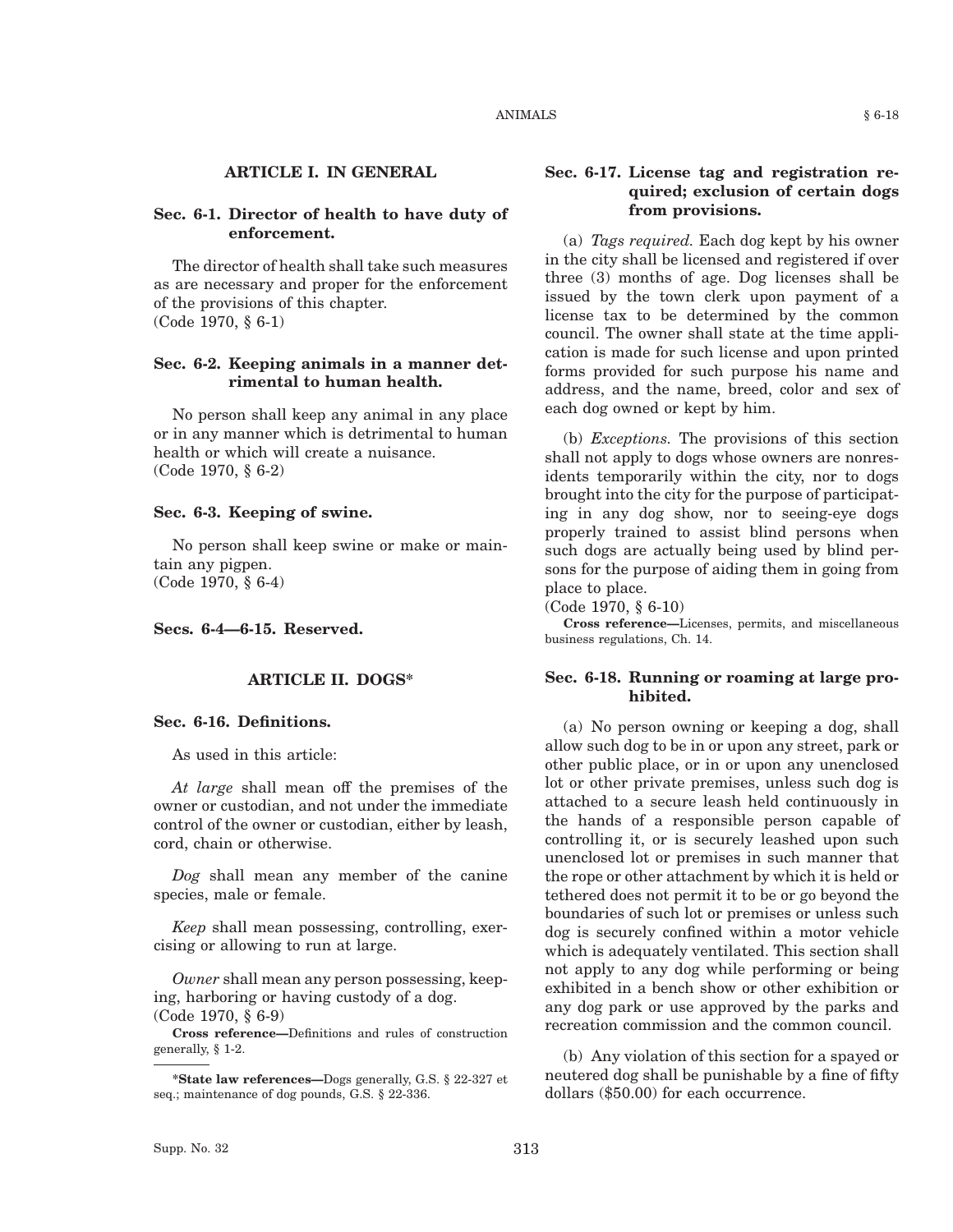(c) Any owner or keeper of any unaltered or unvaccinated dog who intentionally or unintentionally allows their dog to roam shall be guilty of a city ordinance violation which shall be punishable by a fine of one hundred ninety-nine dollars (\$199.00).

(Code 1970, § 6-11; Ord. of 2-79; Ord. of 5-86; Ord. of 5-88, § 1; No. 27484-1, 5-14-03; Res. No. 32686-2, 4-23-14)

#### **Sec. 6-19. Removal of feces.**

(a) It shall be unlawful for any person owning, keeping, walking or in control of any dog to allow or permit such animal to defecate upon any private property owned by another person, condominium common elements, street, sidewalk, gutter or other public area unless such person shall remove all feces so deposited by such animal before leaving the immediate premises.

(b) The provisions of this section shall not apply to any person walking or in control of a dog who is blind and accompanied by a guide dog or by any person who is physically unable to remove said feces.

(c) Any violation of this section shall be punishable by a fine of fifty dollars (\$50.00) for each occurrence.

(d) For the purposes of enforcing the provisions of this section tickets may be issued by any persons authorized to issue tickets for parking violations pursuant to section 15-75 of this Code. (Code 1970, § 6-11; Ord. of 2-79; Ord. of 5-88, § 2)

#### **Sec. 6-20. Impoundment.**

(a) The health department shall capture any dog found running at large contrary to the provisions of this chapter and shall impound such dog in the municipal dog pound or other suitable place.

(b) The dog warden shall register the capture of each dog upon his records. This register shall include information concerning the breed, color, and sex of each dog, and whether or not it is licensed. If such dog is licensed, he shall enter the name and address of the owner and the number of the license tag. Licensed dogs shall be separated from unlicensed dogs. (Code 1970, § 6-12)

# **Sec. 6-21. Pound open to public on Saturdays.**

Each day, except Sunday, between the hours of 8:00 a.m. and 11:00 a.m., the municipal dog pound shall be open to the public for inspection of animals confined therein. The dog warden shall not destroy any dog in his custody until such dog has been displayed at least once to the public. (Code 1970, § 6-13)

# **Sec. 6-22. Parvovirus required vaccination for all dogs.**

Effective July 1, 2014, all dogs who are to be licensed within the City of New Britain, per section 22-338 of the Connecticut General Statutes, shall have their dogs vaccinated against the parvovirus in addition to the state-mandated rabies vaccination per section 22-339b of the Connecticut General Statutes. The owner or keeper of such dog shall submit to the town clerk a vaccination record by a licensed veterinarian, or a copy thereof, stating that such dog has been vaccinated against parvovirus and rabies, the date of the vaccination, and the duration of the immunity provided by the vaccine. Failure to have the required vaccination for parvovirus will be a city ordinance violation and shall be punishable by a fine of ninety-nine dollars (\$99.00) which shall be enforced by the New Britain Police Department. (Res. No. 32686-2, 4-23-14)

#### **Sec. 6-23. Breeders permit required.**

(a) Effective July 1, 2014, anyone wanting to breed their dog(s) within the City of New Britain must obtain a breeding permit from the police department prior to breeding their dogs. No person, as principal, agent, employee or otherwise, shall breed any dog, cat or other animal at any place within the city, without a breeders permit. "Breeding" shall be deemed to have occurred upon the production of offspring, whether such offspring result from sexual activity or artificial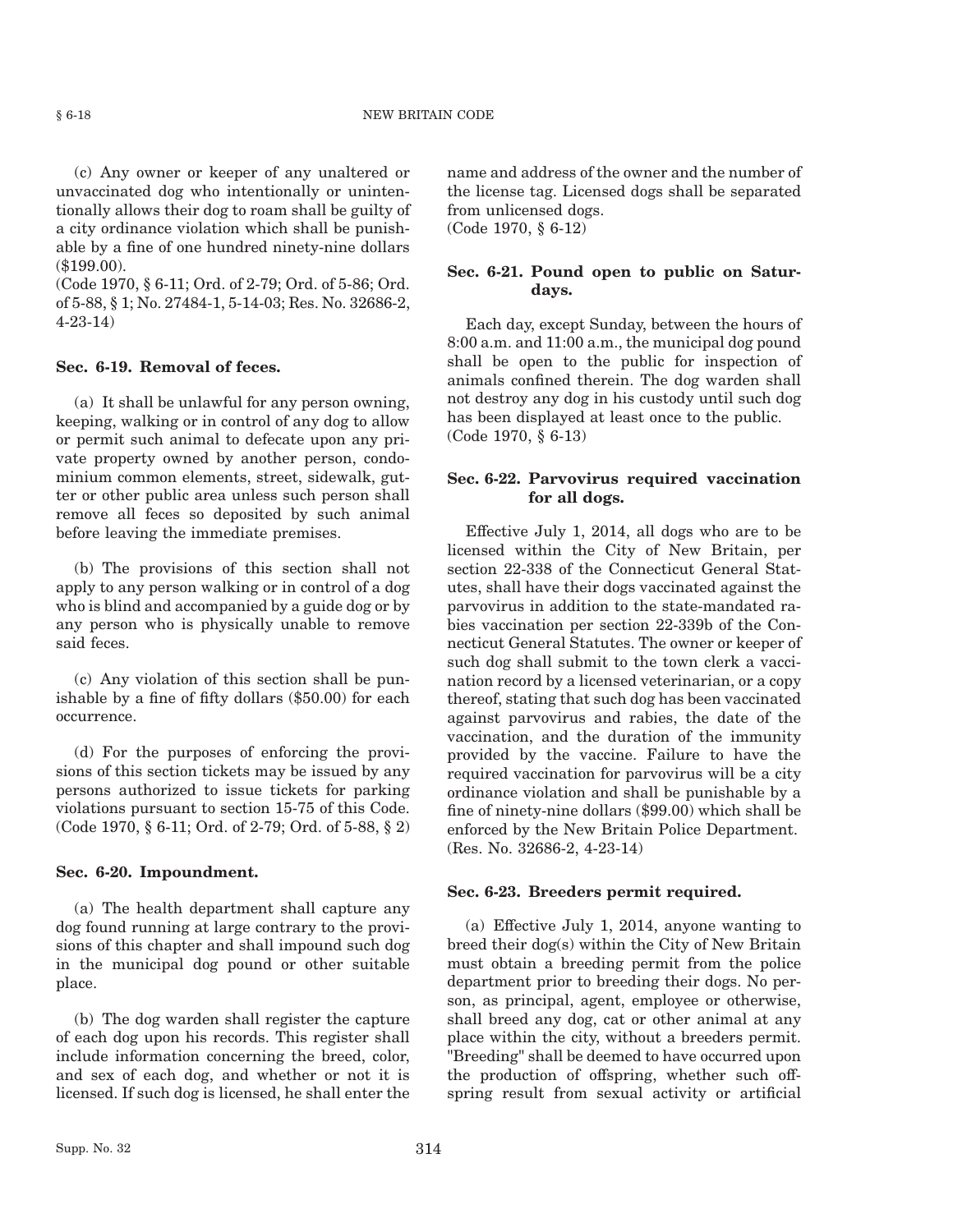insemination, and whether such sexual activity was intentional or the result of improper confinement.

(b) Each completed application for a breeder's permit must be submitted to the animal control division of the police department in the City of New Britain.

(c) Each application for a breeding permit shall be accompanied by a fee of one hundred dollars (\$100.00) and no breeding permit shall be issued until the application fee is paid.

(d) Each breeding permit is issued to the person, not the dog, and therefore a breeding permit cannot be sold, purchased, traded, or otherwise conveyed from the person to whom the breeding permit was initially granted.

(e) No breeding permit shall be granted to a person until the following conditions are met:

- (1) The applicant has submitted the appropriate forms and fees required by the supervisor of animal control for a breeding permit.
- (2) The applicant has an indoor space and outdoor space in which to breed the dogs and raise the offspring that will contain the dogs as well as provide them with safe, sanitary, and humane conditions, appropriate for breeding a specific breed, and which satisfies all applicable provisions of the Code of Ordinances and all applicable state animal welfare laws.
- (3) The department has evaluated the physical and behavioral characteristics regarding the suitability of the particular dogs to be bred.
- (4) The dog identified in the breeder's permit that will be used for breeding must be micro-chipped.

(f) The department may deny any application for a breeding permit if it finds that one (1) or more of the following has occurred:

- (1) The applicant has failed to appropriately license the pet to be bred.
- (2) The applicant has failed to pay the appropriate application fee.
- (3) The applicant has a history of allowing dogs to run loose or escape, or has otherwise been found to be neglectful; has had his/her dog identified as a nuisance; or has previously been determined to have violated the provisions of this chapter.
- (4) The applicant has applied for a breeding permit within the last ten (10) months.

(Res. No. 32686-2, 4-23-14)

# **Sec. 6-24. Inspection of premises to be used for breeding purposes.**

(a) The animal control officer or his designee may inspect the premises to be used for breeding purposes and conduct the evaluation set forth in the above section. The animal control officer or his designee shall give the applicant 24-hour notice of the inspection and shall conduct such inspection at a reasonable time when the applicant or his/ her representative is present.

(b) If the applicant refuses to allow the animal control officer or his designee to conduct such inspection, or cannot be contacted by the animal control officer or his designee to give notice of the inspection within two (2) weeks of its initial attempt, the application shall be denied.

- (1) Up to one (1) year after issuing the breeding permit, the animal control officer or his designee shall have the option, on one (1) or more occasions, to inspect the premises being used for breeding purpose to ensure that the conditions required to receive a permit are continuing to be met. The animal control officer or his designee shall give the permit holder 24-hour notice of the inspection and shall conduct such inspection at a reasonable time when the permit holder or his/her representative is present.
- (2) If the permit holder refuses to allow the animal control officer or his designee to conduct such inspection, or cannot be contacted by the animal control officer or his designee to give notice of the inspection within two  $(2)$  weeks of its initial attempt, the animal control officer or his designee will determine that the permit holder is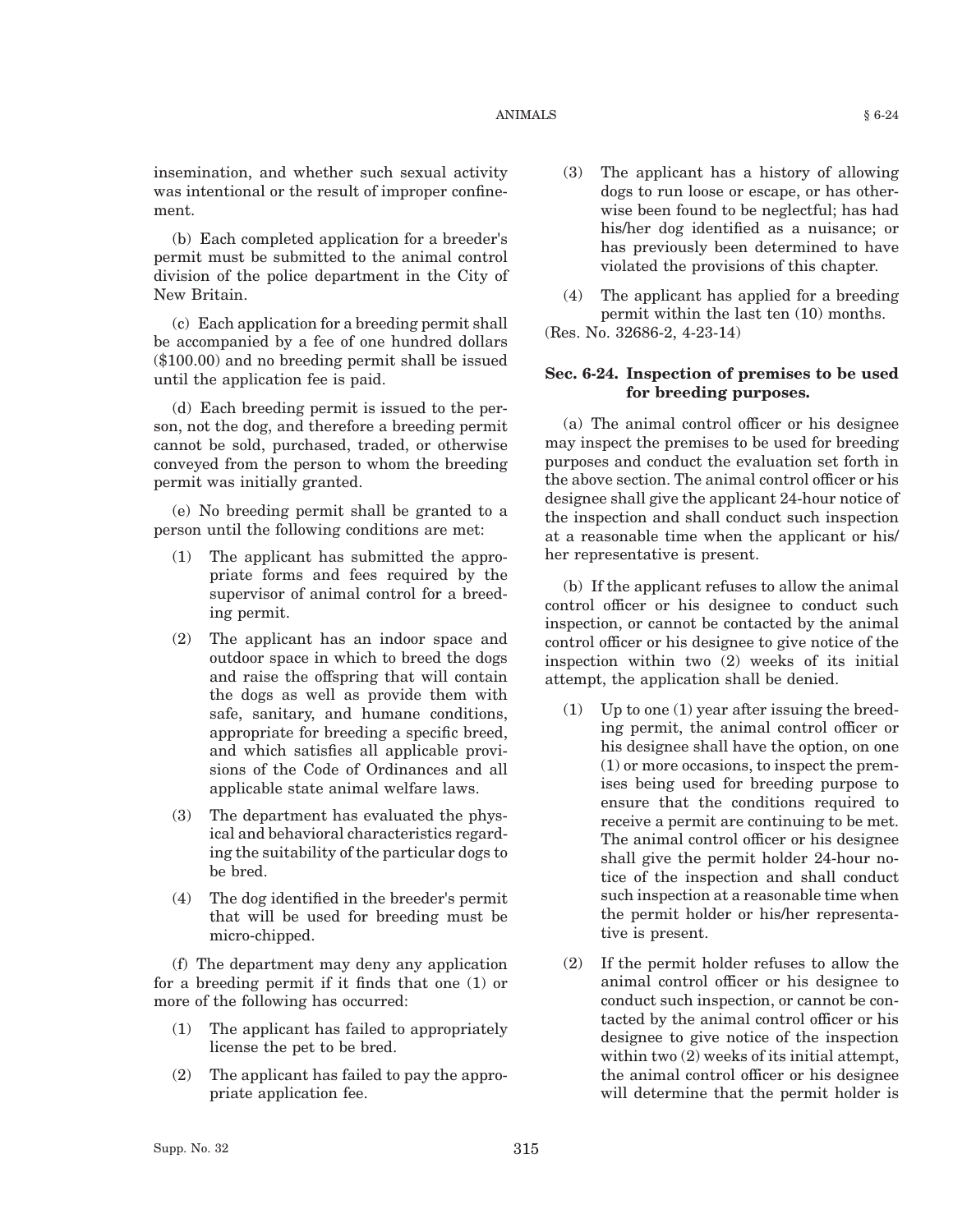conducting breeding activities in violation of this chapter, and the breeding permit shall be revoked.

(Res. No. 32686-2, 4-23-14)

# **Sec. 6-25. Litter permits.**

(a) Breeding permit holders must apply for and obtain a litter permit for every litter produced by the breeding permit dogs. Breeding permit holders should apply to the animal control division for a litter permit before the dogs are bred. A litter permit application should be accompanied by a litter permit fee in the amount of twenty-five dollars (\$25.00). A litter permit should be applied for and granted for every litter to be produced by any animal owned, held, or maintained by the permit holder.

(b) In the event that a permit holder or an individual breeder fails to apply for a permit before the female dog enters its gestation period, the department may issue the litter permit without penalty if it determines that the failure to acquire a permit was not in bad faith.

(c) No more than two (2) litter permits will be issued to breeding permit holders within one years' time unless the permit holder also holds a kennel license under section 22-342 of the Connecticut General Statutes.

(d) All puppies from each litter shall be microchipped.

(Res. No. 32686-2, 4-23-14)

# **Sec. 6-26. Enforcement of breeding and litter permit requirements.**

(a) Any person found breeding dogs without the required breeding and/or litter permits shall be in violation of this chapter and shall be subject to the following penalties:

(1) Each dog involved in illegal breeding activities in violation of section 6-23 shall be impounded and held at the New Britain Animal Control facility or another suitable boarding facility until any applicable licenses are issued or the applicable fines have been paid. The owner/keeper of the involved dog shall be subject to a fine of two hundred fifty dollars (\$250.00) and shall be responsible for all boarding fees while the dog is impounded at the New Britain Animal Control.

- (2) Each person who breeds a litter of puppies without a litter permit in violation of section 6-25 shall be fined in the amount of twenty dollars (\$20.00) for each puppy in the litter.
- (3) The fines imposed under this ordinance are in addition to any other fines that may be levied against the person under other ordinances pertaining to the illegal breeding of dogs.

(b) No dogs will be returned to any premises which are in violation of the zoning ordinances. (Res. No. 32686-2, 4-23-14)

#### **Sec. 6-27. Vicious or dangerous dogs.**

(a) Dangerous and vicious dogs are defined as dogs that have attacked, bitten, or injured human beings without provocation, or dogs that present an unacceptably high risk of serious injury, even before causing harm. Snarling, showing of teeth, and lunging without provocation can be considered signs of unacceptable high risk behavior. Any dog that has bitten or attacked a human being or has behaved so as to impose a threat of imminent bodily harm by high risk behavior towards a human being who is conducting him/herself peacefully and lawfully shall be prima facie presumed vicious or dangerous. No dog shall be declared vicious if any injury or damage is sustained by a person who, at the time the injury was sustained, was found to be committing a willful trespass or other tort upon premises occupied by the owner or keeper of the dog or was teasing, tormenting, abusing, or assaulting the dog or was committing or attempting to commit a crime. No dog shall be declared vicious if the dog was protecting or defending a human being within the immediate vicinity of the dog from an unjustified attack.

(b) The animal control officer or his designee may declare a dog as vicious or dangerous as set forth in the above definition with supporting evidence from witnesses, police, or other municipal or government employees, repeated police reports of vicious or dangerous acts or behavior, or one-on-one observation of the dog in question.